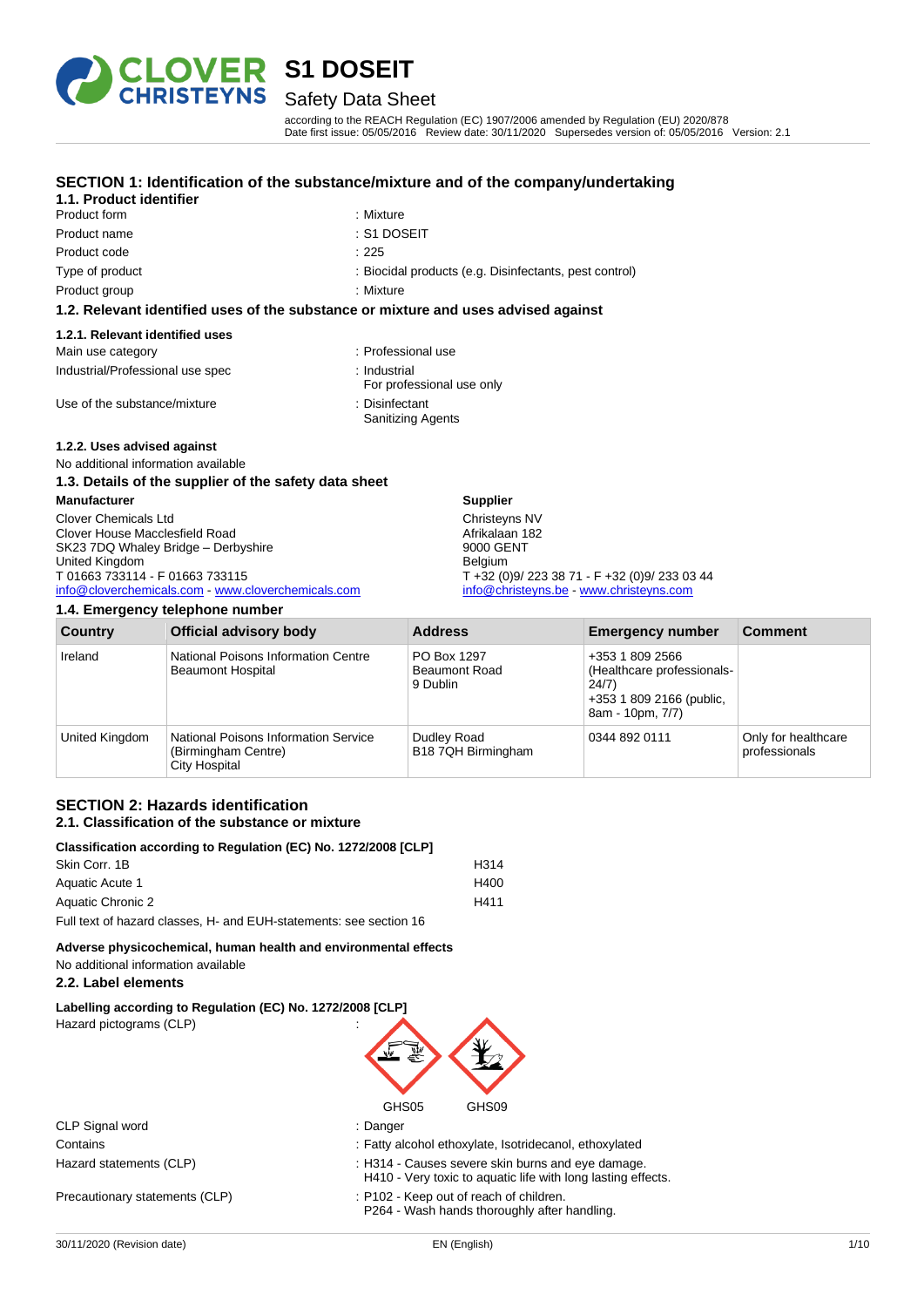## Safety Data Sheet

according to the REACH Regulation (EC) 1907/2006 amended by Regulation (EU) 2020/878

P280 - Wear protective gloves, eye protection. P303+P361+P353 - IF ON SKIN (or hair): Take off immediately all contaminated clothing. Rinse skin with water or shower. P332+P313 - If skin irritation occurs: Get medical advice/attention. P305+P351+P338 - IF IN EYES: Rinse cautiously with water for several minutes. Remove contact lenses, if present and easy to do. Continue rinsing. P337+P313 - If eye irritation persists: Get medical advice/attention. P273 - Avoid release to the environment.

#### **2.3. Other hazards**

This substance/mixture does not meet the PBT criteria of REACH regulation, annex XIII

This substance/mixture does not meet the vPvB criteria of REACH regulation, annex XIII

Contains no PBT/vPvB substances ≥ 0.1% assessed in accordance with REACH Annex XIII

| <b>Component</b>                                                                            |                                                                                                                                                                                 |  |
|---------------------------------------------------------------------------------------------|---------------------------------------------------------------------------------------------------------------------------------------------------------------------------------|--|
| Isotridecanol, ethoxylated (69011-36-5)                                                     | PBT: not relevant – no registration required<br>vPvB: not relevant - no registration required                                                                                   |  |
| Quaternary ammonium compounds, benzyl (C12 -<br>C16) alkyl dimethyl, chlorides (68424-85-1) | This substance/mixture does not meet the PBT criteria of REACH regulation, annex XIII<br>This substance/mixture does not meet the vPvB criteria of REACH regulation, annex XIII |  |

The mixture does not contain substance(s) included in the list established in accordance with Article 59(1) of REACH for having endocrine disrupting properties, or is not identified as having endocrine disrupting properties in accordance with the criteria set out in Commission Delegated Regulation (EU) 2017/2100 or Commission Regulation (EU) 2018/605

#### **SECTION 3: Composition/information on ingredients**

**3.1. Substances**

Not applicable

#### **3.2. Mixtures**

| <b>Name</b>                                                                                 | <b>Product identifier</b>                                              | $\%$      | <b>Classification according to</b><br><b>Regulation (EC) No. 1272/2008</b><br>[CLP]                                             |
|---------------------------------------------------------------------------------------------|------------------------------------------------------------------------|-----------|---------------------------------------------------------------------------------------------------------------------------------|
| Isotridecanol, ethoxylated                                                                  | CAS-no: 69011-36-5<br>Einecs nr: 931-138-8<br>REACH-no: Exempted       | $1 - 3$   | Acute Tox. 4 (Oral), H302<br>Eye Dam. 1, H318                                                                                   |
| Quaternary ammonium compounds, benzyl (C12 -<br>C <sub>16</sub> ) alkyl dimethyl, chlorides | CAS-no: 68424-85-1<br>Einecs nr: 270-325-2                             | 2.964     | Acute Tox. 4 (Oral), H302<br>Skin Corr. 1B, H314<br>Eye Dam. 1, H318<br>Aquatic Acute 1, H400 (M=10)<br>Aquatic Chronic 1, H410 |
| Didecyldimethylammonium Chloride                                                            | CAS-no: 7173-51-5<br>Einecs nr: 230-525-2<br>EG annex nr: 612-131-00-6 | 2.964     | Acute Tox. 4 (Oral), H302<br>Skin Corr. 1B, H314<br>Eye Dam. 1, H318<br>Aquatic Acute 1, H400 (M=10)<br>Aquatic Chronic 2, H411 |
| Fatty alcohol ethoxylate                                                                    | CAS-no: 160875-66-1<br>Einecs nr: 605-233-7                            | $1 - 3$   | Acute Tox. 4 (Oral), H302<br>Eye Dam. 1, H318                                                                                   |
| <b>Ethoxylated Alcohol</b>                                                                  | CAS-no: 160901-19-9<br>Einecs nr: 500-457-0<br>REACH-no: Exempted      | $0.1 - 1$ | Eye Dam. 1, H318<br>Aquatic Acute 1, H400<br>Aquatic Chronic 3, H412                                                            |

Full text of H- and EUH-statements: see section 16

### **SECTION 4: First aid measures**

| 4.1. Description of first aid measures                           |                                                                                                                                                                    |
|------------------------------------------------------------------|--------------------------------------------------------------------------------------------------------------------------------------------------------------------|
| General advice                                                   | : Never give anything by mouth to an unconscious person. If you feel unwell, seek medical<br>advice (show the label where possible).                               |
| <b>Inhalation</b>                                                | : Remove person to fresh air and keep comfortable for breathing.                                                                                                   |
| Skin contact                                                     | : Take off immediately all contaminated clothing. Rinse skin with water/shower. Immediately<br>call a POISON CENTER/doctor.                                        |
| Eye contact                                                      | : Rinse cautiously with water for several minutes. Remove contact lenses, if present and<br>easy to do. Continue rinsing. Immediately call a POISON CENTER/doctor. |
| Ingestion                                                        | : Rinse mouth. Do NOT induce vomiting. Immediately call a POISON CENTER/doctor.                                                                                    |
| 4.2. Most important symptoms and effects, both acute and delayed |                                                                                                                                                                    |
|                                                                  |                                                                                                                                                                    |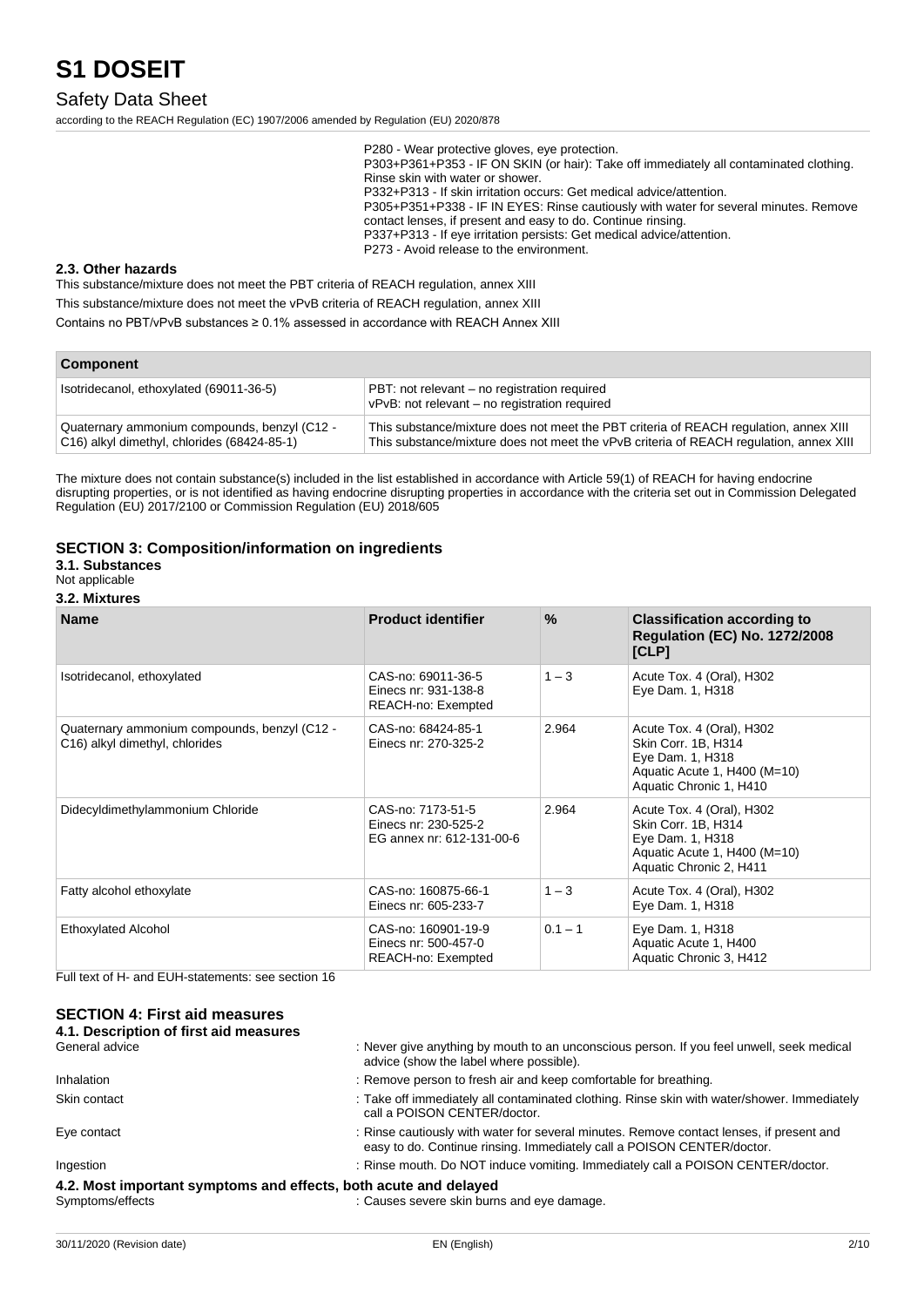## Safety Data Sheet

according to the REACH Regulation (EC) 1907/2006 amended by Regulation (EU) 2020/878

| according to the REACH Regulation (EO) 1907/2000 amended by Regulation (EO) 2020/070                                      |                                                                                                                                                                                                                             |
|---------------------------------------------------------------------------------------------------------------------------|-----------------------------------------------------------------------------------------------------------------------------------------------------------------------------------------------------------------------------|
| Acute effects skin                                                                                                        | : Causes severe burns.                                                                                                                                                                                                      |
| Acute effects eyes                                                                                                        | : Causes serious eye damage. stinging. redness, itching, tears.                                                                                                                                                             |
| Acute effects oral route                                                                                                  | : Burns or irritation of the linings of the mouth, throat, and gastrointestinal tract.                                                                                                                                      |
| 4.3. Indication of any immediate medical attention and special treatment needed<br>No additional information available    |                                                                                                                                                                                                                             |
| <b>SECTION 5: Firefighting measures</b><br>5.1. Extinguishing media                                                       |                                                                                                                                                                                                                             |
| Suitable extinguishing media                                                                                              | : Water.                                                                                                                                                                                                                    |
| 5.2. Special hazards arising from the substance or mixture<br>Hazardous decomposition products in case of fire            | : Toxic fumes may be released. Carbon dioxide. Carbon monoxide.                                                                                                                                                             |
| 5.3. Advice for firefighters                                                                                              |                                                                                                                                                                                                                             |
| Firefighting instructions                                                                                                 | : Use water spray or fog for cooling exposed containers. Exercise caution when fighting any<br>chemical fire. Prevent fire fighting water from entering the environment.                                                    |
| Protection during firefighting                                                                                            | : Do not enter fire area without proper protective equipment, including respiratory protection.                                                                                                                             |
| <b>SECTION 6: Accidental release measures</b><br>6.1. Personal precautions, protective equipment and emergency procedures |                                                                                                                                                                                                                             |
| 6.1.1. For non-emergency personnel                                                                                        |                                                                                                                                                                                                                             |
| Emergency procedures                                                                                                      | : Evacuate unnecessary personnel.                                                                                                                                                                                           |
| 6.1.2. For emergency responders                                                                                           |                                                                                                                                                                                                                             |
| Protective equipment                                                                                                      | : Equip cleanup crew with proper protection.                                                                                                                                                                                |
| <b>Emergency procedures</b>                                                                                               | : Ventilate area.                                                                                                                                                                                                           |
| 6.2. Environmental precautions                                                                                            | Prevent entry to sewers and public waters. Notify authorities if liquid enters sewers or public waters. Avoid release to the environment.                                                                                   |
| 6.3. Methods and material for containment and cleaning up<br>Methods for cleaning up                                      | : Soak up spills with inert solids, such as clay or diatomaceous earth as soon as possible.<br>Collect spillage. Store away from other materials.                                                                           |
| 6.4. Reference to other sections                                                                                          |                                                                                                                                                                                                                             |
| See Section 8. Exposure controls and personal protection.                                                                 |                                                                                                                                                                                                                             |
| <b>SECTION 7: Handling and storage</b><br>7.1. Precautions for safe handling                                              |                                                                                                                                                                                                                             |
| Precautions for safe handling                                                                                             | : Wash hands and other exposed areas with mild soap and water before eating, drinking or<br>smoking and when leaving work. Provide good ventilation in process area to prevent<br>formation of vapour. Do not breathe Mist. |
| Hygiene measures                                                                                                          | : Wash hands, forearms and face thoroughly after handling. Wash contaminated clothing<br>before reuse.                                                                                                                      |
| 7.2. Conditions for safe storage, including any incompatibilities                                                         |                                                                                                                                                                                                                             |
| <b>Technical measures</b>                                                                                                 | : Comply with applicable regulations.                                                                                                                                                                                       |
| Storage conditions                                                                                                        | : Keep container tightly closed.                                                                                                                                                                                            |
| Packaging materials                                                                                                       | : polyethylene.                                                                                                                                                                                                             |
| 7.3. Specific end use(s)<br>No additional information available                                                           |                                                                                                                                                                                                                             |
| <b>SECTION 8: Exposure controls/personal protection</b><br>8.1. Control parameters                                        |                                                                                                                                                                                                                             |

#### **8.1.1 National occupational exposure and biological limit values**

No additional information available

#### **8.1.2. Recommended monitoring procedures**

No additional information available

### **8.1.3. Air contaminants formed**

No additional information available

#### **8.1.4. DNEL and PNEC**

No additional information available

### **8.1.5. Control banding**

No additional information available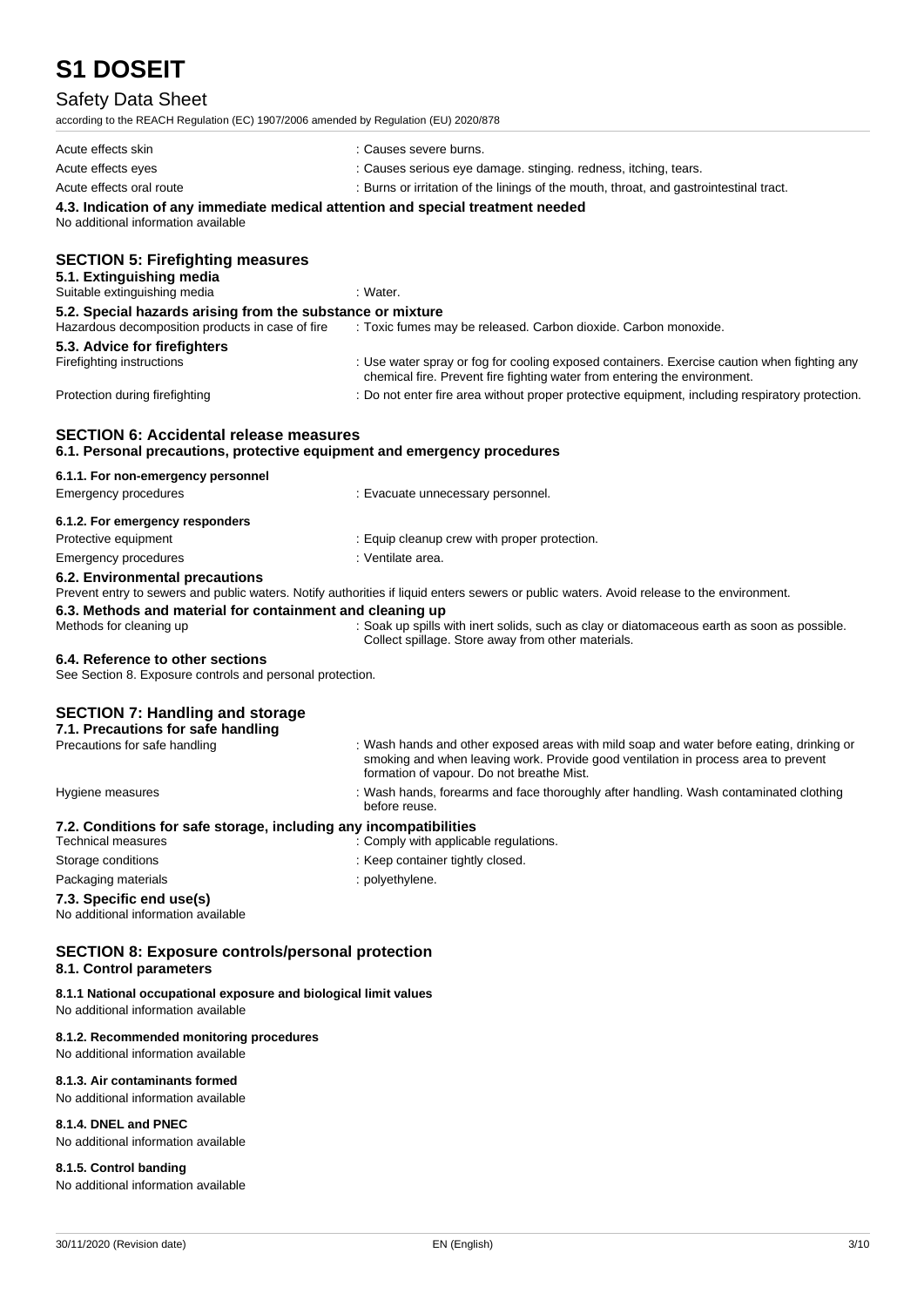### Safety Data Sheet

according to the REACH Regulation (EC) 1907/2006 amended by Regulation (EU) 2020/878

#### **8.2. Exposure controls**

#### **8.2.1. Appropriate engineering controls**

No additional information available

#### **8.2.2. Personal protection equipment**

**Personal protective equipment:**

Avoid all unnecessary exposure.

### **Personal protective equipment symbol(s):**



#### **8.2.2.1. Eye and face protection**

**Eye protection:** Chemical goggles or face shield

#### **8.2.2.2. Skin protection**

**Protective equipment:**

Wear suitable protective clothing

#### **Hand protection:**

Wear protective gloves.

## **8.2.2.3. Respiratory protection**

No additional information available

### **8.2.2.4. Thermal hazards**

No additional information available

#### **8.2.3. Environmental exposure controls**

**Other information:**

Do not eat, drink or smoke during use.

#### **SECTION 9: Physical and chemical properties**

#### **9.1. Information on basic physical and chemical properties**

| Physical state                                  | : Liquid            |
|-------------------------------------------------|---------------------|
| Colour                                          | : Yellow            |
| Physical state/form                             | : Liquid.           |
| Odour                                           | : odourless.        |
| Odour threshold                                 | : Not available     |
| Melting point/range                             | : 0 °C              |
| Freezing point                                  | : Not available     |
| Boiling point/Boiling range                     | : 100 $\degree$ C   |
| Flammability                                    | : Non flammable.    |
| <b>Explosive limits</b>                         | : Not available     |
| Lower explosion limit                           | : Not available     |
| Upper explosion limit                           | : Not available     |
| Flash point                                     | : Not available     |
| Autoignition temperature                        | : Not available     |
| Decomposition temperature                       | : Not available     |
| рH                                              | $: 11 - 11.5$       |
| Viscosity, kinematic                            | : Not available     |
| Solubility                                      | : Soluble in water. |
| Partition coefficient n-octanol/water (Log Kow) | : Not available     |
| Vapour pressure                                 | : Not available     |
| Vapour pressure at 50 °C                        | : Not available     |
| Density                                         | : Not available     |
| Relative density                                | : 1.012             |
|                                                 |                     |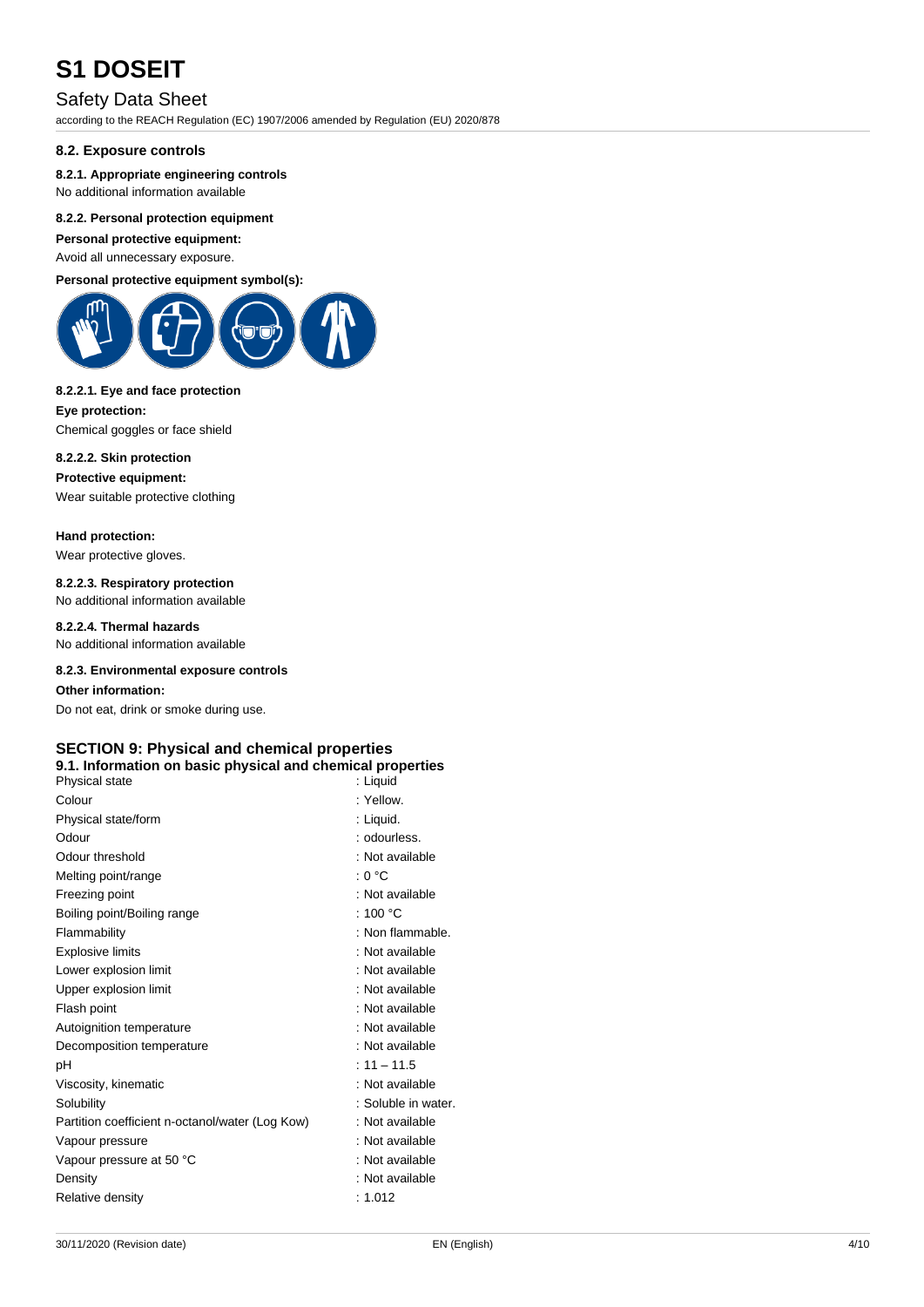## Safety Data Sheet

to the REACH Regulation (EC) 1907/2006 amended by Regulation (EU) 2020/878

| according to the KLACH Kegulation (LC) 1907/2000 amended by Regulation (LO) 2020/070                                                                                                                                                                                                                                                                                                                                                                                                                                                                                                                                                                                                                                                                                         |                                                                                          |
|------------------------------------------------------------------------------------------------------------------------------------------------------------------------------------------------------------------------------------------------------------------------------------------------------------------------------------------------------------------------------------------------------------------------------------------------------------------------------------------------------------------------------------------------------------------------------------------------------------------------------------------------------------------------------------------------------------------------------------------------------------------------------|------------------------------------------------------------------------------------------|
| Relative vapour density at 20 °C                                                                                                                                                                                                                                                                                                                                                                                                                                                                                                                                                                                                                                                                                                                                             | : Not available                                                                          |
| Particle characteristics                                                                                                                                                                                                                                                                                                                                                                                                                                                                                                                                                                                                                                                                                                                                                     | : Not applicable                                                                         |
| 9.2. Other information                                                                                                                                                                                                                                                                                                                                                                                                                                                                                                                                                                                                                                                                                                                                                       |                                                                                          |
| 9.2.1. Information with regard to physical hazard classes<br>No additional information available                                                                                                                                                                                                                                                                                                                                                                                                                                                                                                                                                                                                                                                                             |                                                                                          |
| 9.2.2. Other safety characteristics<br>VOC content                                                                                                                                                                                                                                                                                                                                                                                                                                                                                                                                                                                                                                                                                                                           | $: 0$ g/l                                                                                |
| <b>SECTION 10: Stability and reactivity</b><br>10.1. Reactivity<br>Thermal decomposition generates : Corrosive vapours.<br>10.2. Chemical stability<br>Stable under normal conditions.<br>10.3. Possibility of hazardous reactions<br>No dangerous reactions known under normal conditions of use.<br>10.4. Conditions to avoid<br>No additional information available<br>10.5. Incompatible materials<br>No additional information available<br>10.6. Hazardous decomposition products<br>fume. Carbon monoxide. Carbon dioxide. Thermal decomposition generates : Corrosive vapours.<br><b>SECTION 11: Toxicological information</b><br>11.1. Information on hazard classes as defined in Regulation (EC) No 1272/2008<br>Acute toxicity (oral)<br>Acute toxicity (dermal) | : Not classified<br>: Not classified                                                     |
| Acute toxicity (inhalation)                                                                                                                                                                                                                                                                                                                                                                                                                                                                                                                                                                                                                                                                                                                                                  | : Not classified                                                                         |
| Fatty alcohol ethoxylate (160875-66-1)                                                                                                                                                                                                                                                                                                                                                                                                                                                                                                                                                                                                                                                                                                                                       |                                                                                          |
| LD50 oral rat                                                                                                                                                                                                                                                                                                                                                                                                                                                                                                                                                                                                                                                                                                                                                                | $>$ 300 (300 - 2000) mg/kg                                                               |
| LD50 dermal rat                                                                                                                                                                                                                                                                                                                                                                                                                                                                                                                                                                                                                                                                                                                                                              | > 2000 mg/kg                                                                             |
| Isotridecanol, ethoxylated (69011-36-5)                                                                                                                                                                                                                                                                                                                                                                                                                                                                                                                                                                                                                                                                                                                                      |                                                                                          |
| LD50 oral rat                                                                                                                                                                                                                                                                                                                                                                                                                                                                                                                                                                                                                                                                                                                                                                | $>$ 300 ( $\leq$ 2000) mg/kg                                                             |
|                                                                                                                                                                                                                                                                                                                                                                                                                                                                                                                                                                                                                                                                                                                                                                              |                                                                                          |
| LD50 dermal rabbit                                                                                                                                                                                                                                                                                                                                                                                                                                                                                                                                                                                                                                                                                                                                                           | > 2000 mg/kg                                                                             |
|                                                                                                                                                                                                                                                                                                                                                                                                                                                                                                                                                                                                                                                                                                                                                                              | Quaternary ammonium compounds, benzyl (C12 - C16) alkyl dimethyl, chlorides (68424-85-1) |
| LD50 oral rat                                                                                                                                                                                                                                                                                                                                                                                                                                                                                                                                                                                                                                                                                                                                                                | 795 mg/kg                                                                                |
| Skin corrosion/irritation                                                                                                                                                                                                                                                                                                                                                                                                                                                                                                                                                                                                                                                                                                                                                    | : Causes severe skin burns.                                                              |
|                                                                                                                                                                                                                                                                                                                                                                                                                                                                                                                                                                                                                                                                                                                                                                              | pH: 11 - 11.5                                                                            |
| Serious eye damage/irritation                                                                                                                                                                                                                                                                                                                                                                                                                                                                                                                                                                                                                                                                                                                                                | : Assumed to cause serious eye damage                                                    |
|                                                                                                                                                                                                                                                                                                                                                                                                                                                                                                                                                                                                                                                                                                                                                                              | pH: 11 - 11.5                                                                            |
| Respiratory or skin sensitisation                                                                                                                                                                                                                                                                                                                                                                                                                                                                                                                                                                                                                                                                                                                                            | : Not classified                                                                         |
| Additional information                                                                                                                                                                                                                                                                                                                                                                                                                                                                                                                                                                                                                                                                                                                                                       | : Based on available data, the classification criteria are not met                       |
| Germ cell mutagenicity                                                                                                                                                                                                                                                                                                                                                                                                                                                                                                                                                                                                                                                                                                                                                       | : Not classified                                                                         |
| Additional information                                                                                                                                                                                                                                                                                                                                                                                                                                                                                                                                                                                                                                                                                                                                                       | : Based on available data, the classification criteria are not met                       |
| Carcinogenicity                                                                                                                                                                                                                                                                                                                                                                                                                                                                                                                                                                                                                                                                                                                                                              | : Not classified                                                                         |
| Additional information                                                                                                                                                                                                                                                                                                                                                                                                                                                                                                                                                                                                                                                                                                                                                       | : Based on available data, the classification criteria are not met                       |
| Reproductive toxicity                                                                                                                                                                                                                                                                                                                                                                                                                                                                                                                                                                                                                                                                                                                                                        | : Not classified                                                                         |
| Additional information                                                                                                                                                                                                                                                                                                                                                                                                                                                                                                                                                                                                                                                                                                                                                       | : Based on available data, the classification criteria are not met                       |
| STOT-single exposure                                                                                                                                                                                                                                                                                                                                                                                                                                                                                                                                                                                                                                                                                                                                                         | : Not classified                                                                         |
| Additional information                                                                                                                                                                                                                                                                                                                                                                                                                                                                                                                                                                                                                                                                                                                                                       | : Based on available data, the classification criteria are not met                       |
| Isotridecanol, ethoxylated (69011-36-5)                                                                                                                                                                                                                                                                                                                                                                                                                                                                                                                                                                                                                                                                                                                                      |                                                                                          |
| NOAEL (oral, rat)                                                                                                                                                                                                                                                                                                                                                                                                                                                                                                                                                                                                                                                                                                                                                            | > 250 mg/kg bodyweight                                                                   |
| STOT-repeated exposure                                                                                                                                                                                                                                                                                                                                                                                                                                                                                                                                                                                                                                                                                                                                                       | : Not classified                                                                         |

Additional information **interest of a state of a state of a** Based on available data, the classification criteria are not met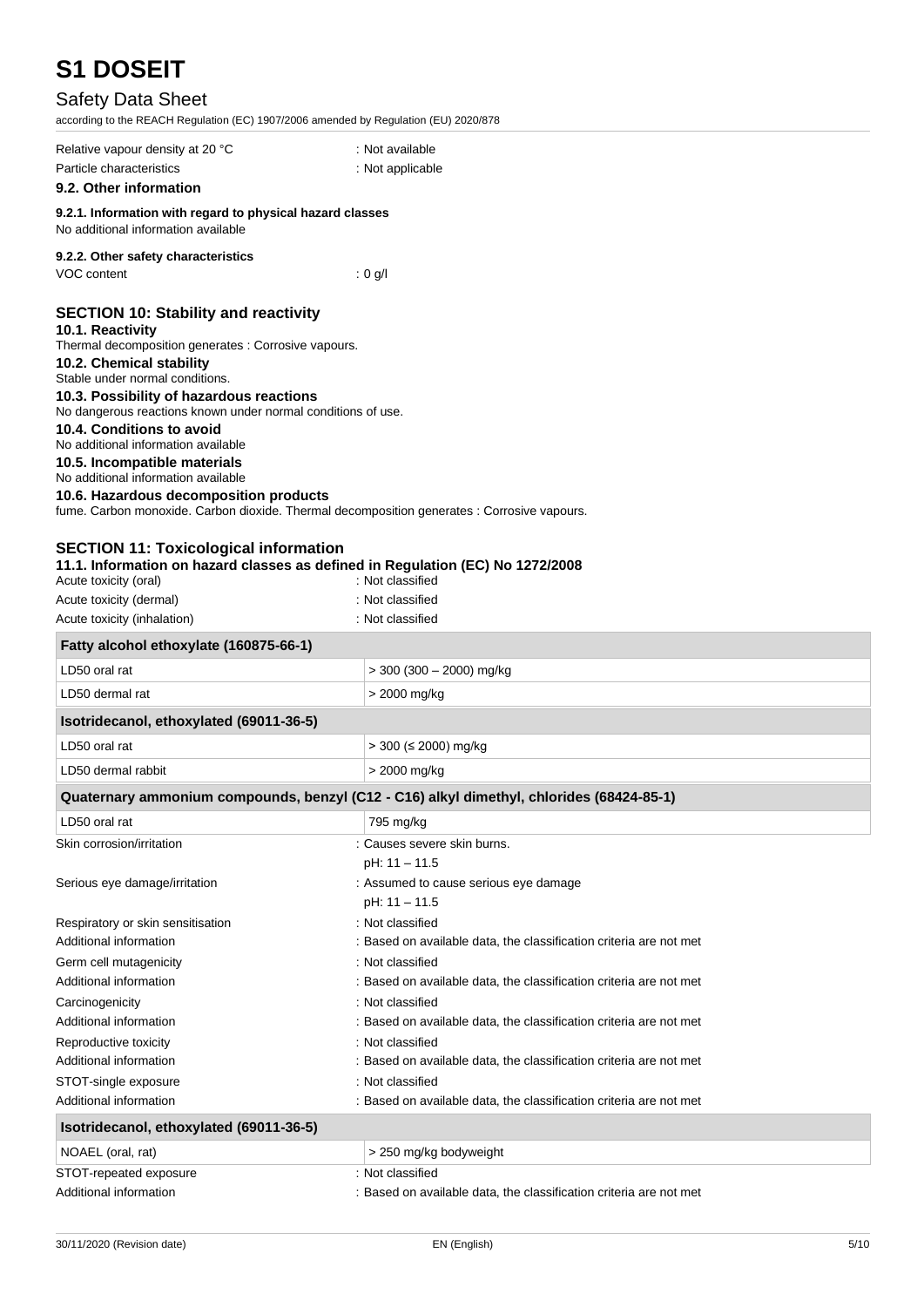## Safety Data Sheet

according to the REACH Regulation (EC) 1907/2006 amended by Regulation (EU) 2020/878

| Aspiration hazard<br>Additional information                                              | : Not classified<br>: Based on available data, the classification criteria are not met                                                                                                                                                                                                                                                                                                                          |  |
|------------------------------------------------------------------------------------------|-----------------------------------------------------------------------------------------------------------------------------------------------------------------------------------------------------------------------------------------------------------------------------------------------------------------------------------------------------------------------------------------------------------------|--|
| 11.2. Information on other hazards                                                       |                                                                                                                                                                                                                                                                                                                                                                                                                 |  |
| 11.2.1. Endocrine disrupting properties<br>No additional information available           |                                                                                                                                                                                                                                                                                                                                                                                                                 |  |
| 11.2.2. Other information<br>Potential adverse human health effects and<br>symptoms      | : Based on available data, the classification criteria are not met                                                                                                                                                                                                                                                                                                                                              |  |
| <b>SECTION 12: Ecological information</b><br>12.1. Toxicity<br>Ecology - water           | : Very toxic to aquatic life. Toxic to aquatic life with long lasting effects.                                                                                                                                                                                                                                                                                                                                  |  |
| Hazardous to the aquatic environment, short-term<br>(acute)                              | : Very toxic to aquatic life.                                                                                                                                                                                                                                                                                                                                                                                   |  |
| Hazardous to the aquatic environment, long-term<br>(chronic)                             | : Toxic to aquatic life with long lasting effects.                                                                                                                                                                                                                                                                                                                                                              |  |
| Not rapidly degradable                                                                   |                                                                                                                                                                                                                                                                                                                                                                                                                 |  |
| Ethoxylated Alcohol (160901-19-9)                                                        |                                                                                                                                                                                                                                                                                                                                                                                                                 |  |
| LC50 - Fish [1]                                                                          | 0.1 - 1 mg/l (Danio rerio - OESO 203 - ECHA)                                                                                                                                                                                                                                                                                                                                                                    |  |
| EC50 - Crustacea [1]                                                                     | 0.1 - 1 mg/l (Daphnia magna - ECHA)                                                                                                                                                                                                                                                                                                                                                                             |  |
| ErC50 algae                                                                              | $0.1 - 1$ mg/l                                                                                                                                                                                                                                                                                                                                                                                                  |  |
| NOEC chronic fish                                                                        | $> 0.1$ mg/l                                                                                                                                                                                                                                                                                                                                                                                                    |  |
| NOEC chronic algae                                                                       | 0.14 mg/l (CESIO)                                                                                                                                                                                                                                                                                                                                                                                               |  |
| Fatty alcohol ethoxylate (160875-66-1)                                                   |                                                                                                                                                                                                                                                                                                                                                                                                                 |  |
| EC50 - Crustacea [1]                                                                     | $> 10$ mg/l                                                                                                                                                                                                                                                                                                                                                                                                     |  |
| ErC50 algae                                                                              | $> 10$ mg/l                                                                                                                                                                                                                                                                                                                                                                                                     |  |
| NOEC chronic fish                                                                        | $> 1$ mg/l                                                                                                                                                                                                                                                                                                                                                                                                      |  |
| Isotridecanol, ethoxylated (69011-36-5)                                                  |                                                                                                                                                                                                                                                                                                                                                                                                                 |  |
| LC50 - Fish [1]                                                                          | $> 1$ mg/l                                                                                                                                                                                                                                                                                                                                                                                                      |  |
| EC50 - Crustacea [1]                                                                     | $> 1$ mg/l                                                                                                                                                                                                                                                                                                                                                                                                      |  |
| ErC50 algae                                                                              | $1 - 10$ mg/l                                                                                                                                                                                                                                                                                                                                                                                                   |  |
| Didecyldimethylammonium Chloride (7173-51-5)                                             |                                                                                                                                                                                                                                                                                                                                                                                                                 |  |
| EC50 - Crustacea [1]                                                                     | 0.03 mg/l                                                                                                                                                                                                                                                                                                                                                                                                       |  |
| EC50 96h - Algae [1]                                                                     | $0.06$ mg/l                                                                                                                                                                                                                                                                                                                                                                                                     |  |
| Quaternary ammonium compounds, benzyl (C12 - C16) alkyl dimethyl, chlorides (68424-85-1) |                                                                                                                                                                                                                                                                                                                                                                                                                 |  |
| LC50 - Fish [1]                                                                          | $0.85$ mg/l                                                                                                                                                                                                                                                                                                                                                                                                     |  |
| EC50 - Crustacea [1]                                                                     | $0.016$ mg/l                                                                                                                                                                                                                                                                                                                                                                                                    |  |
| EC50 72h - Algae [1]                                                                     | $0.02$ mg/l                                                                                                                                                                                                                                                                                                                                                                                                     |  |
| NOEC chronic crustacea                                                                   | $0.025$ mg/l                                                                                                                                                                                                                                                                                                                                                                                                    |  |
| 12.2. Persistence and degradability                                                      |                                                                                                                                                                                                                                                                                                                                                                                                                 |  |
| <b>S1 DOSEIT</b>                                                                         |                                                                                                                                                                                                                                                                                                                                                                                                                 |  |
| Persistence and degradability                                                            | Biodegradable. The surfactant(s) contained in this preparation complies(comply) with the<br>biodegradability criteria as laid down in Regulation (EC) No. 648/2004 on detergents. Data<br>to support this assertion are held at the disposal of the competent authorities of the<br>Member States and will be made available to them, at their direct request or at the request<br>of a detergent manufacturer. |  |
| Ethoxylated Alcohol (160901-19-9)                                                        |                                                                                                                                                                                                                                                                                                                                                                                                                 |  |
| Persistence and degradability                                                            | Readily biodegradable.                                                                                                                                                                                                                                                                                                                                                                                          |  |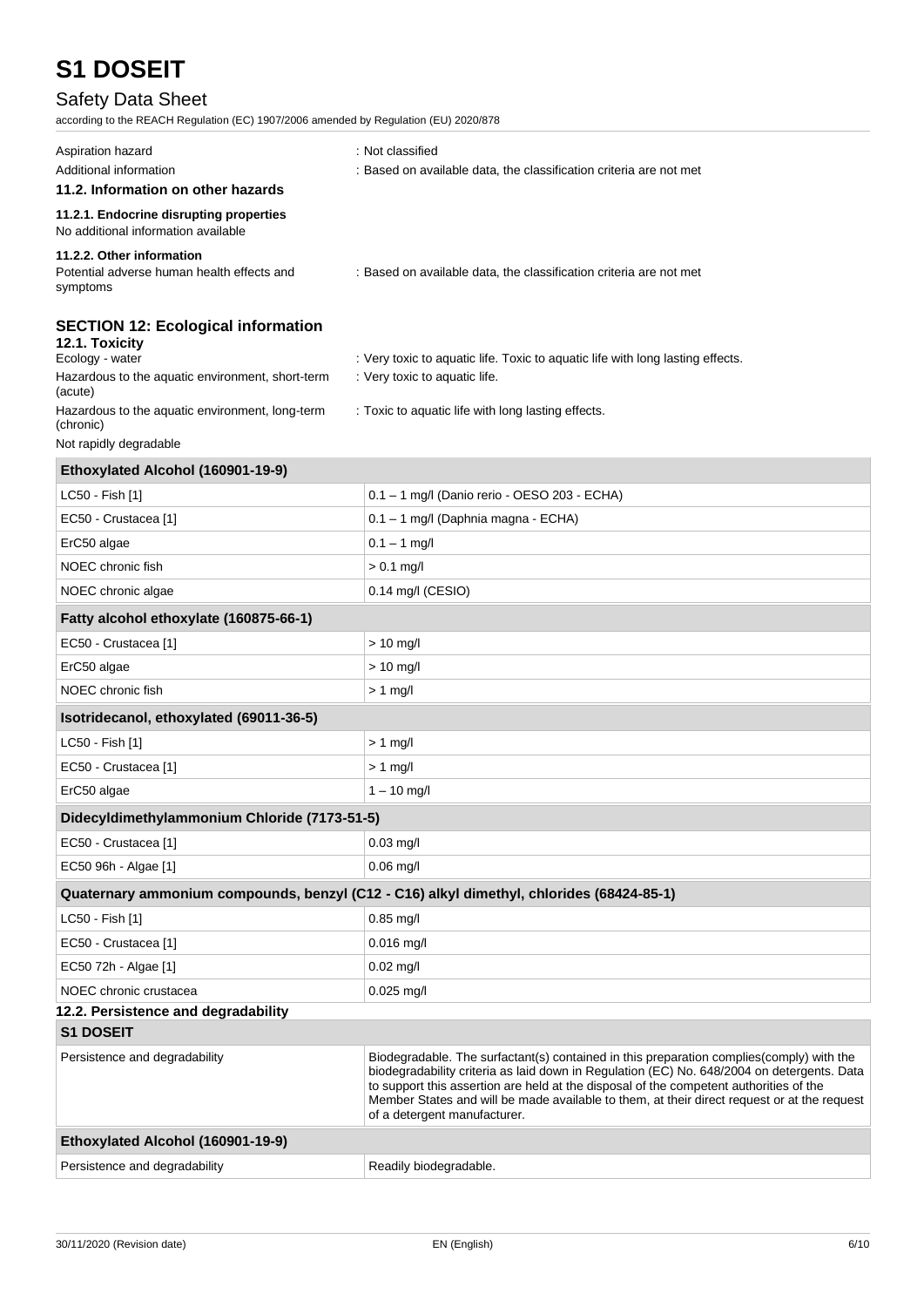## Safety Data Sheet

according to the REACH Regulation (EC) 1907/2006 amended by Regulation (EU) 2020/878

| Fatty alcohol ethoxylate (160875-66-1)                                                   |                                                                             |                |  |  |
|------------------------------------------------------------------------------------------|-----------------------------------------------------------------------------|----------------|--|--|
| Persistence and degradability                                                            | Biodegradable.                                                              |                |  |  |
| Isotridecanol, ethoxylated (69011-36-5)                                                  |                                                                             |                |  |  |
| Persistence and degradability                                                            | Readily biodegradable, according to appropriate OECD test. Not established. |                |  |  |
| Quaternary ammonium compounds, benzyl (C12 - C16) alkyl dimethyl, chlorides (68424-85-1) |                                                                             |                |  |  |
| Persistence and degradability                                                            | Biodegradable.                                                              |                |  |  |
| Biodegradation                                                                           | >90%                                                                        |                |  |  |
| 12.3. Bioaccumulative potential                                                          |                                                                             |                |  |  |
| <b>S1 DOSEIT</b>                                                                         |                                                                             |                |  |  |
| Bioaccumulative potential                                                                | No bioaccumulation.                                                         |                |  |  |
| Ethoxylated Alcohol (160901-19-9)                                                        |                                                                             |                |  |  |
| Partition coefficient n-octanol/water (Log Kow)                                          | < 4 Not applicable                                                          |                |  |  |
| Bioaccumulative potential                                                                | No bioaccumulation.                                                         |                |  |  |
| Fatty alcohol ethoxylate (160875-66-1)                                                   |                                                                             |                |  |  |
| Bioaccumulative potential                                                                | No bioaccumulation.                                                         |                |  |  |
| Isotridecanol, ethoxylated (69011-36-5)                                                  |                                                                             |                |  |  |
| Bioaccumulative potential                                                                | No bioaccumulation. Not established.                                        |                |  |  |
| Quaternary ammonium compounds, benzyl (C12 - C16) alkyl dimethyl, chlorides (68424-85-1) |                                                                             |                |  |  |
| Partition coefficient n-octanol/water (Log Kow)                                          | 2.88                                                                        |                |  |  |
| Bioaccumulative potential                                                                | No bioaccumulation.                                                         |                |  |  |
| 12.4. Mobility in soil<br>No additional information available                            |                                                                             |                |  |  |
| 12.5. Results of PBT and vPvB assessment                                                 |                                                                             |                |  |  |
| <b>S1 DOSEIT</b>                                                                         |                                                                             |                |  |  |
| This substance/mixture does not meet the PBT criteria of REACH regulation, annex XIII    |                                                                             |                |  |  |
| This substance/mixture does not meet the vPvB criteria of REACH regulation, annex XIII   |                                                                             |                |  |  |
| 12.6. Endocrine disrupting properties<br>No additional information available             |                                                                             |                |  |  |
| 12.7. Other adverse effects                                                              |                                                                             |                |  |  |
| Additional information                                                                   | : Avoid release to the environment.                                         |                |  |  |
| <b>SECTION 13: Disposal considerations</b>                                               |                                                                             |                |  |  |
| 13.1. Waste treatment methods                                                            |                                                                             |                |  |  |
| Product/Packaging disposal recommendations                                               | : Dispose in a safe manner in accordance with local/national regulations.   |                |  |  |
| Waste / unused products                                                                  | : Avoid release to the environment.                                         |                |  |  |
| <b>SECTION 14: Transport information</b>                                                 |                                                                             |                |  |  |
| In accordance with ADR / IMDG / IATA                                                     |                                                                             |                |  |  |
| <b>ADR</b>                                                                               | <b>IMDG</b>                                                                 | <b>IATA</b>    |  |  |
| 14.1. UN number or ID number                                                             |                                                                             |                |  |  |
| <b>UN 3082</b>                                                                           | <b>UN 3082</b>                                                              | <b>UN 3082</b> |  |  |

| 14.2. UN proper shipping name |                           |                                              |  |
|-------------------------------|---------------------------|----------------------------------------------|--|
| ENVIRONMENTALLY HAZARDOUS     | ENVIRONMENTALLY HAZARDOUS | Environmentally hazardous substance, liquid, |  |
| SUBSTANCE, LIQUID, N.O.S.     | SUBSTANCE, LIQUID, N.O.S. | n.o.s.                                       |  |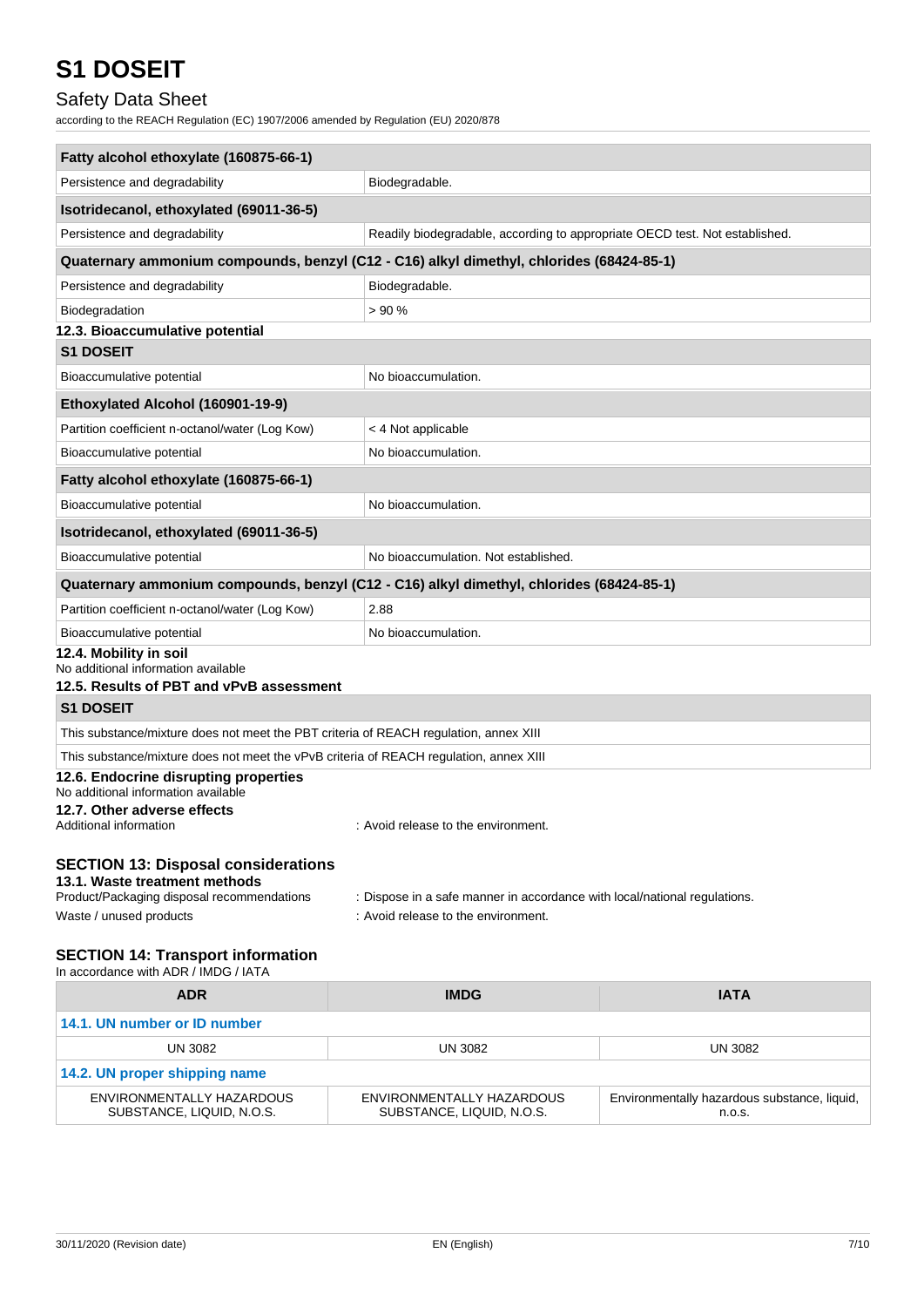## Safety Data Sheet

according to the REACH Regulation (EC) 1907/2006 amended by Regulation (EU) 2020/878

| <b>ADR</b>                                                                                                                                                                                           | <b>IMDG</b>                                                                                                                                                                                                          | <b>IATA</b>                                                                                                                                                                                     |
|------------------------------------------------------------------------------------------------------------------------------------------------------------------------------------------------------|----------------------------------------------------------------------------------------------------------------------------------------------------------------------------------------------------------------------|-------------------------------------------------------------------------------------------------------------------------------------------------------------------------------------------------|
| <b>Transport document description</b>                                                                                                                                                                |                                                                                                                                                                                                                      |                                                                                                                                                                                                 |
| UN 3082 ENVIRONMENTALLY HAZARDOUS<br>SUBSTANCE, LIQUID, N.O.S. (Quaternary<br>ammonium compounds, benzyl (C12 - C16)<br>alkyl dimethyl, chlorides;<br>Didecyldimethylammonium Chloride), 9, III, (-) | UN 3082 ENVIRONMENTALLY HAZARDOUS<br>SUBSTANCE, LIQUID, N.O.S. (Quaternary<br>ammonium compounds, benzyl (C12 - C16)<br>alkyl dimethyl, chlorides;<br>Didecyldimethylammonium Chloride), 9, III,<br>MARINE POLLUTANT | UN 3082 Environmentally hazardous<br>substance, liquid, n.o.s. (Quaternary<br>ammonium compounds, benzyl (C12 - C16)<br>alkyl dimethyl, chlorides;<br>Didecyldimethylammonium Chloride), 9, III |
| 14.3. Transport hazard class(es)                                                                                                                                                                     |                                                                                                                                                                                                                      |                                                                                                                                                                                                 |
| 9                                                                                                                                                                                                    | 9                                                                                                                                                                                                                    | 9                                                                                                                                                                                               |
|                                                                                                                                                                                                      |                                                                                                                                                                                                                      |                                                                                                                                                                                                 |
| 14.4. Packing group                                                                                                                                                                                  |                                                                                                                                                                                                                      |                                                                                                                                                                                                 |
| Ш                                                                                                                                                                                                    | Ш                                                                                                                                                                                                                    | Ш                                                                                                                                                                                               |
| <b>14.5. Environmental hazards</b>                                                                                                                                                                   |                                                                                                                                                                                                                      |                                                                                                                                                                                                 |
|                                                                                                                                                                                                      |                                                                                                                                                                                                                      |                                                                                                                                                                                                 |
| Dangerous for the environment: Yes                                                                                                                                                                   | Dangerous for the environment: Yes<br>Marine pollutant: Yes                                                                                                                                                          | Dangerous for the environment: Yes                                                                                                                                                              |
| No supplementary information available                                                                                                                                                               |                                                                                                                                                                                                                      |                                                                                                                                                                                                 |
| 14.6. Special precautions for user                                                                                                                                                                   |                                                                                                                                                                                                                      |                                                                                                                                                                                                 |
| <b>Overland transport</b>                                                                                                                                                                            |                                                                                                                                                                                                                      |                                                                                                                                                                                                 |
| Classification code (ADR)                                                                                                                                                                            | : M6                                                                                                                                                                                                                 |                                                                                                                                                                                                 |
| Special provisions (ADR)                                                                                                                                                                             | : 274, 335, 375, 601                                                                                                                                                                                                 |                                                                                                                                                                                                 |
| Limited quantities (ADR)                                                                                                                                                                             | : 51                                                                                                                                                                                                                 |                                                                                                                                                                                                 |
| Packing instructions (ADR)                                                                                                                                                                           | : P001, IBC03, LP01, R001                                                                                                                                                                                            |                                                                                                                                                                                                 |
| Special packing provisions (ADR)                                                                                                                                                                     | $:$ PP1                                                                                                                                                                                                              |                                                                                                                                                                                                 |
| Mixed packing provisions (ADR)                                                                                                                                                                       | : MP19                                                                                                                                                                                                               |                                                                                                                                                                                                 |
| Portable tank and bulk container instructions<br>(ADR)                                                                                                                                               | : T4                                                                                                                                                                                                                 |                                                                                                                                                                                                 |
| Portable tank and bulk container special provisions<br>(ADR)                                                                                                                                         | : TP1, TP29                                                                                                                                                                                                          |                                                                                                                                                                                                 |
| Tank code (ADR)                                                                                                                                                                                      | : LGBV                                                                                                                                                                                                               |                                                                                                                                                                                                 |
| Vehicle for tank carriage                                                                                                                                                                            | : AT                                                                                                                                                                                                                 |                                                                                                                                                                                                 |
| Transport category (ADR)                                                                                                                                                                             | : 3                                                                                                                                                                                                                  |                                                                                                                                                                                                 |
| Special provisions for carriage - Packages (ADR)                                                                                                                                                     | : V12                                                                                                                                                                                                                |                                                                                                                                                                                                 |
| Special provisions for carriage - Loading,<br>unloading and handling (ADR)                                                                                                                           | : CV13                                                                                                                                                                                                               |                                                                                                                                                                                                 |
| Hazard identification number (Kemler No.)                                                                                                                                                            | : 90                                                                                                                                                                                                                 |                                                                                                                                                                                                 |
| Orange plates                                                                                                                                                                                        | 90<br><b>3082</b>                                                                                                                                                                                                    |                                                                                                                                                                                                 |
| Tunnel code                                                                                                                                                                                          | : -                                                                                                                                                                                                                  |                                                                                                                                                                                                 |
| EAC code                                                                                                                                                                                             | : 3Z                                                                                                                                                                                                                 |                                                                                                                                                                                                 |
| <b>Transport by sea</b>                                                                                                                                                                              |                                                                                                                                                                                                                      |                                                                                                                                                                                                 |
| Special provisions (IMDG)                                                                                                                                                                            | : 274, 335, 969                                                                                                                                                                                                      |                                                                                                                                                                                                 |
| Limited quantities (IMDG)                                                                                                                                                                            | :5L                                                                                                                                                                                                                  |                                                                                                                                                                                                 |
| Packing instructions (IMDG)                                                                                                                                                                          | : LP01, P001                                                                                                                                                                                                         |                                                                                                                                                                                                 |
| Special packing provisions (IMDG)                                                                                                                                                                    | $:$ PP1                                                                                                                                                                                                              |                                                                                                                                                                                                 |
| IBC packing instructions (IMDG)                                                                                                                                                                      | : IBC03                                                                                                                                                                                                              |                                                                                                                                                                                                 |
| Air transport<br>PCA Limited quantities (IATA)                                                                                                                                                       | : Y964                                                                                                                                                                                                               |                                                                                                                                                                                                 |
|                                                                                                                                                                                                      |                                                                                                                                                                                                                      |                                                                                                                                                                                                 |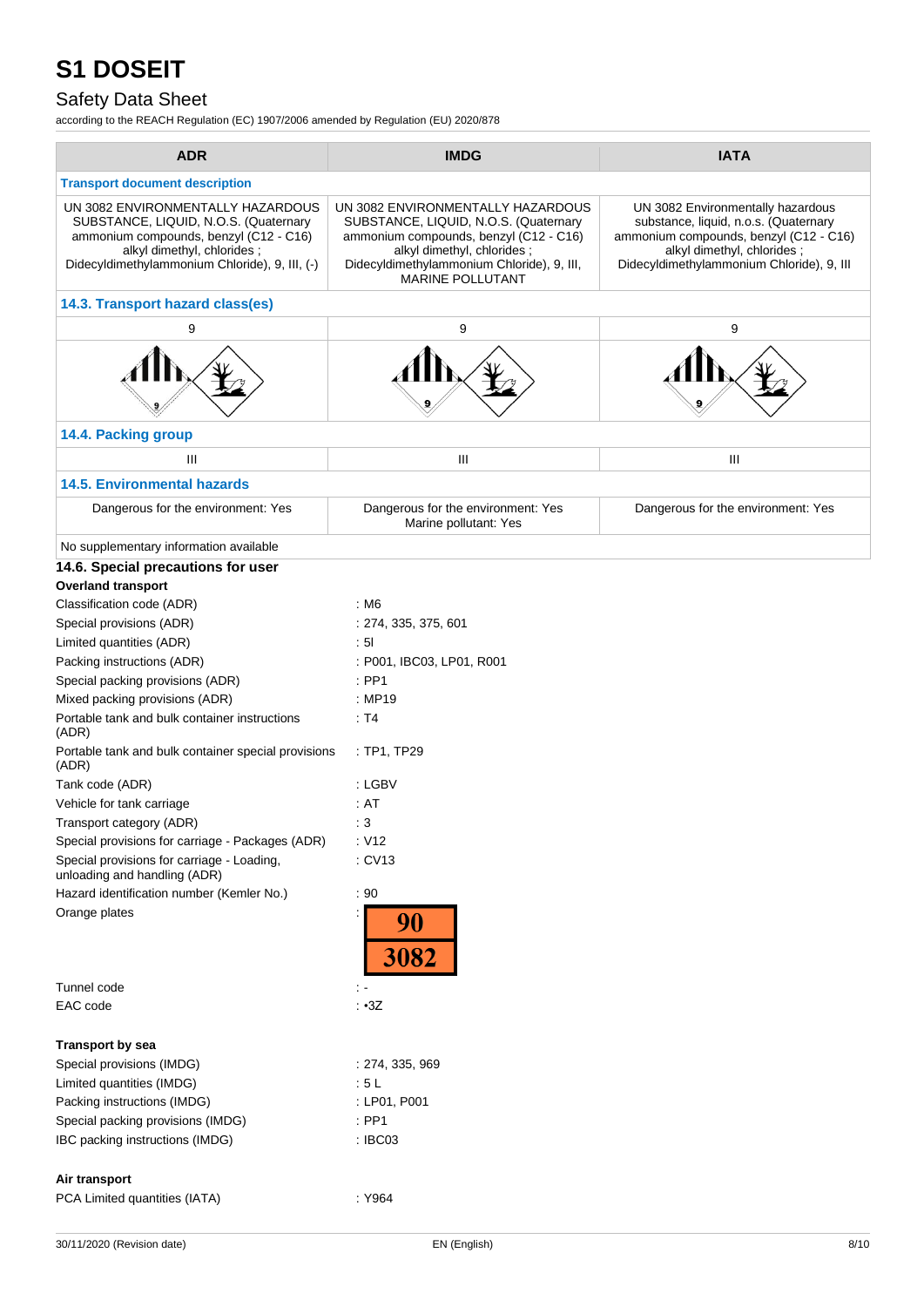### Safety Data Sheet

according to the REACH Regulation (EC) 1907/2006 amended by Regulation (EU) 2020/878

| PCA limited quantity max net quantity (IATA) | : 30kgG           |
|----------------------------------------------|-------------------|
| PCA packing instructions (IATA)              | :964              |
| PCA max net quantity (IATA)                  | :450L             |
| CAO packing instructions (IATA)              | :964              |
| CAO max net quantity (IATA)                  | :450L             |
| Special provisions (IATA)                    | : A97, A158, A197 |

**14.7. Maritime transport in bulk according to IMO instruments**

Not applicable

#### **SECTION 15: Regulatory information**

#### **15.1. Safety, health and environmental regulations/legislation specific for the substance or mixture**

#### **15.1.1. EU-Regulations**

Contains no REACH substances with Annex XVII restrictions

Contains no substance on the REACH candidate list

Contains no REACH Annex XIV substances

Substances subject to Regulation (EU) No 649/2012 of the European Parliament and of the Council of 4 july 2012 concerning the export and import of hazardous chemicals: Didecyldimethylammonium chloride (7173-51-5)

Contains no substance subject to Regulation (EU) No 2019/1021 of the European Parliament and of the Council of 20 June 2019 on persistent organic pollutants

Contains no substance subject to REGULATION (EU) No 1005/2009 OF THE EUROPEAN PARLIAMENT AND OF THE COUNCIL of 16 September 2009 on substances that deplete the ozone layer.

Contains no substance subject to Regulation (EU) 2019/1148 of the European Parliament and of the Council of 20 June 2019 on the marketing and use of explosives precursors.

VOC content : 0 g/l

Contains no substance subject to Regulation (EC) 273/2004 of the European Parliament and of the Council of 11 February 2004 on the manufacture and the placing on market of certain substances used in the illicit manufacture of narcotic drugs and psychotropic substances.

#### **15.1.2. National regulations**

No additional information available

#### **15.2. Chemical safety assessment**

No chemical safety assessment has been carried out

#### **SECTION 16: Other information**

Data sources : REGULATION (EC) No 1272/2008 OF THE EUROPEAN PARLIAMENT AND OF THE COUNCIL of 16 December 2008 on classification, labelling and packaging of substances and mixtures, amending and repealing Directives 67/548/EEC and 1999/45/EC, and amending Regulation (EC) No 1907/2006.

Other information  $\blacksquare$  : None.

#### **Full text of H- and EUH-statements:**

| Acute Tox. 4 (Oral)      | Acute toxicity (oral), Category 4                                 |  |  |
|--------------------------|-------------------------------------------------------------------|--|--|
| Aquatic Acute 1          | Hazardous to the aquatic environment - Acute Hazard, Category 1   |  |  |
| <b>Aquatic Chronic 1</b> | Hazardous to the aquatic environment - Chronic Hazard, Category 1 |  |  |
| Aquatic Chronic 2        | Hazardous to the aquatic environment — Chronic Hazard, Category 2 |  |  |
| Aquatic Chronic 3        | Hazardous to the aquatic environment — Chronic Hazard, Category 3 |  |  |
| Eye Dam. 1               | Serious eye damage/eye irritation, Category 1                     |  |  |
| H302                     | Harmful if swallowed.                                             |  |  |
| H314                     | Causes severe skin burns and eye damage.                          |  |  |
| H318                     | Causes serious eye damage.                                        |  |  |
| H400                     | Very toxic to aquatic life.                                       |  |  |
| H410                     | Very toxic to aquatic life with long lasting effects.             |  |  |
| H411                     | Toxic to aquatic life with long lasting effects.                  |  |  |
| H412                     | Harmful to aquatic life with long lasting effects.                |  |  |
| Skin Corr. 1B            | Skin corrosion/irritation, Category 1, Sub-Category 1B            |  |  |